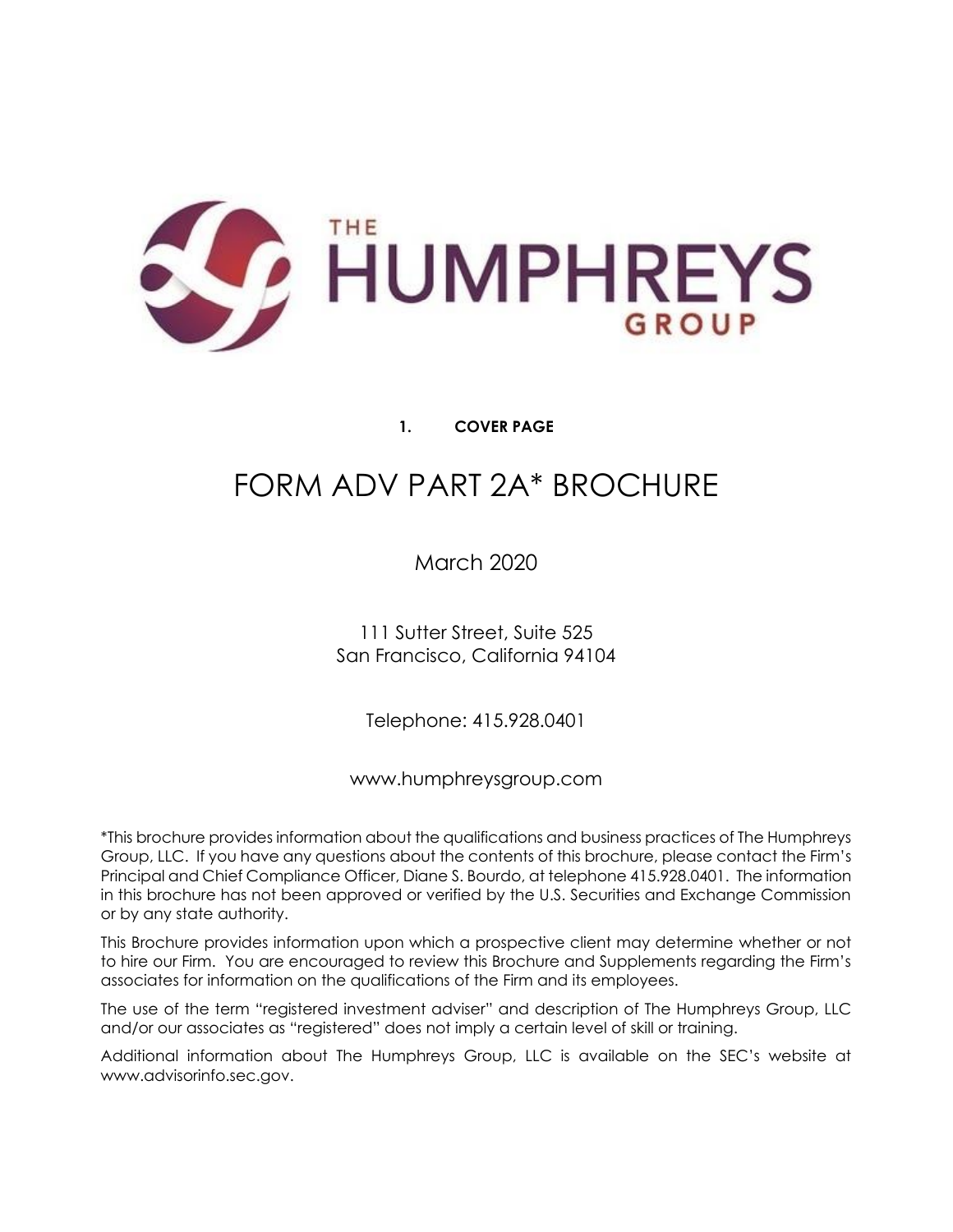#### <span id="page-1-0"></span> $2.$ **MATERIAL CHANGES FROM PRIOR FORM ADV 2A**

This updated Form ADV Part 2A contains the following changes from the prior version:

- Updated assets under management information at Item 4.

#### <span id="page-1-1"></span>**TABLE OF CONTENTS**  $3.$

| $\mathbf{1}$ . |                                                                               |  |
|----------------|-------------------------------------------------------------------------------|--|
| 2.             |                                                                               |  |
| 3.             |                                                                               |  |
| 4.             |                                                                               |  |
| 5.             |                                                                               |  |
| 6.             |                                                                               |  |
| 7.             |                                                                               |  |
| 8.             |                                                                               |  |
| 9.             |                                                                               |  |
| 10.            |                                                                               |  |
| 11.            | CODE OF ETHICS, PARTICIPATION OR INTEREST IN CLIENT TRANSACTIONS AND PERSONAL |  |
| 12.            |                                                                               |  |
| 13.            |                                                                               |  |
| 14.            |                                                                               |  |
| 15.            |                                                                               |  |
| 16.            |                                                                               |  |
| 17.            |                                                                               |  |
| 18.            |                                                                               |  |
|                |                                                                               |  |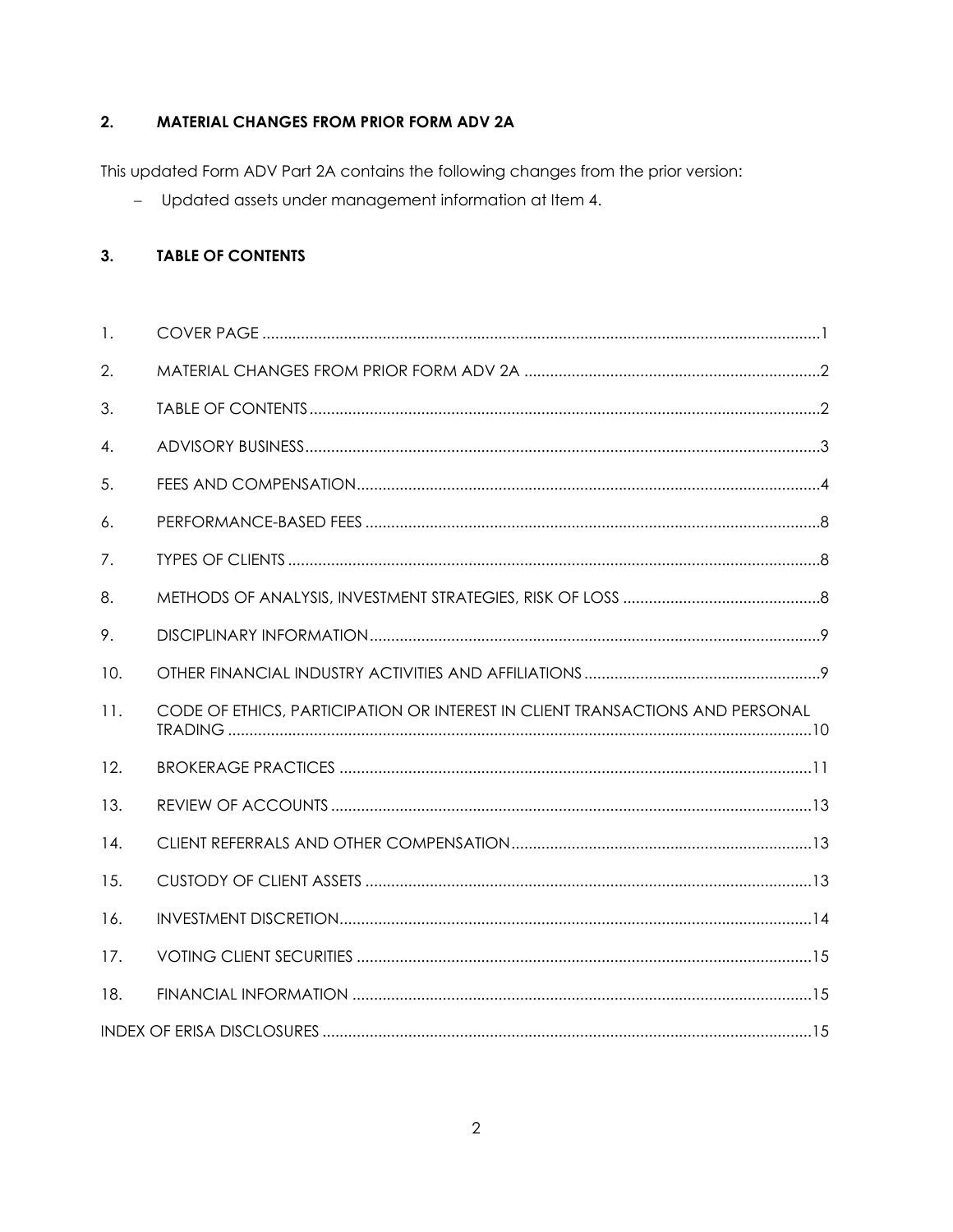# <span id="page-2-0"></span>**4. ADVISORY BUSINESS**

Principal Owner – Diane S. Bourdo as of December 31, 2019 Non-discretionary Assets – \$ 0

Registration Status – Registered with the SEC on September 10, 2004<sup>1</sup> Assets Under Management – Discretionary Assets – \$ 223,736,068

## **ADVISORY SERVICES**

#### **Investment Management Services**

The Humphreys Group is a California limited liability company that provides investment management and comprehensive financial planning services to its clients. The Humphreys Group's investment management services include, among others, financial goal setting, risk assessment, strategic asset allocation and the selection and management of securities and investments. Securities transactions are supervised on a continuous basis and each client's portfolio holdings and asset allocations are monitored on a periodic basis.

The investment management services we provide are based on each individual client's financial circumstances and investment objectives. Our portfolio managers meet with each client to discuss the client's current financial condition and to review the client's current investment holdings. Based upon each client's circumstances, we determine an appropriate asset allocation for the client's investment portfolio, in accordance with the client's specific financial objectives and risk tolerance and in consideration of other factors, including the client's time horizon (education funding, home purchase, retirement, legacy planning), liquidity needs, and other available resources (including external retirement plans, projected social security, outside investments, real estate, and insurance). Clients are welcome to identify any investment restrictions to be placed on their account. Each client's financial objectives, risk tolerance, and liquidity needs, along with a recommended asset allocation, are incorporated into customized Portfolio Guidelines that are discussed with the client.

A client retains the authority to make additions to and withdrawals from the client's portfolio account at any time, subject to the Firm's right to terminate an account if the amount of assets drops below our account size minimum. Clients retains the authority to withdraw account assets at any time with notice to the Firm, subject to the usual and customary securities settlement procedures. However, we design client portfolios as long-term investments and caution our clients that unplanned asset withdrawals will impair the timely achievement of the client's investment objectives. Additions to an account may be in cash or securities provided that we reserve the right to decline to accept particular securities into a client's account or to recommend that the security be liquidated if it is inconsistent with the Firm's investment strategy or the client's investment objectives. Clients are advised that when transferred securities are liquidated, they will be subject to transaction fees, fees assessed at the mutual fund level and/or tax ramifications.

The Humphreys Group generally requires clients to place a minimum of \$1 million under management with the Firm. Multiple client accounts will be aggregated to meet this minimum. The Firm maintains the right, in its sole discretion, to waive or alter the minimum account size requirement.

<sup>1</sup> "Registration" means only that the Firm meets the minimum requirements for registration as an investment advisor and does not imply that the SEC guarantees the quality of our services or recommends them.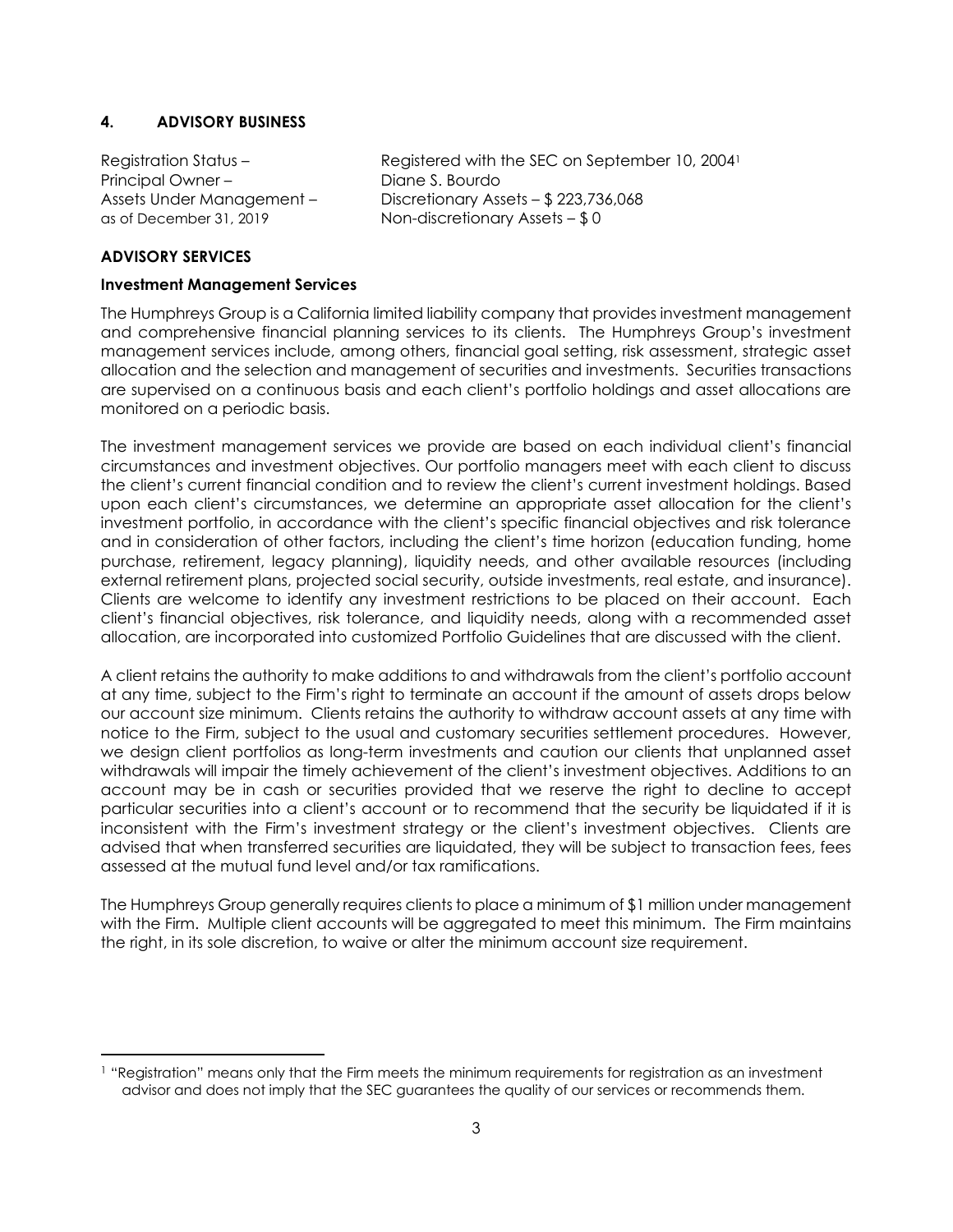# **Fiduciary Status**

The Humphreys Group is a fiduciary under applicable federal regulations and as a fiduciary, is obligated to provide services and advice that are in the best interest of each client.

# **Comprehensive Financial Planning Services**

As a part of its investment management services, The Humphreys Group provides financial planning services to its clients. These may include a financial review and analysis of some or all of the following areas:

- Determining Financial Goals and **Objectives**
- Asset Allocation Review
- Retirement Plan Analysis
- Employee Stock Option Analysis
- Current Portfolio Review
- Education Funding Analysis
- Cost Audit of Current Investments
- Cash Flow Management Review
- Review of Insurance Needs
- Mortgage and Refinance Evaluation
- **Estate Plan Review or Development**
- Charitable (or social capital) Planning
- Opinion on Current Investment Strategy/Advisors
- Other financial or investment analysis

On occasion, financial planning services are provided to non-investment management clients on an hourly or fixed fee basis. Unless provided in connection with the investment management services described above, clients engaging The Humphreys Group to provide financial planning services will generally be required to enter into a separate written agreement with The Humphreys Group setting forth the terms and conditions of the planning engagement and describing the scope of the services to be provided.

# **General Notice**

In performing its services, The Humphreys Group relies upon the information received from its client or from their other professional legal and accounting advisors, and is not required to independently verify such information. Clients must promptly notify us of any change in their financial situation or investment objectives that would necessitate a review or revision by our advisors of the client's portfolio and/or financial plan.

# **TERMINATION OF AGREEMENT**

Clients may terminate their investment management agreement upon thirty (30) days' written notice to the Firm. The Firm does not assess any fees related to termination but will be entitled to all management fees earned up to the date of termination. Any prepaid fees owed to the client are refunded *pro rata* based on the amount of time expired in the calendar quarter.

# <span id="page-3-0"></span>**5. FEES AND COMPENSATION**

# **ADVISORY FEES**

# **Investment Management Fees**

For its investment management clients, The Humphreys Group charges a fee based on a percentage of the market value of the investments held in each client's managed account over which The Humphreys Group has investment discretion. Managed assets in the account are included in the fee assessment unless specifically identified in writing for exclusion. The management fee is billed quarterly, in advance, and prorated for accounts established or terminated at times other than the start of the quarter.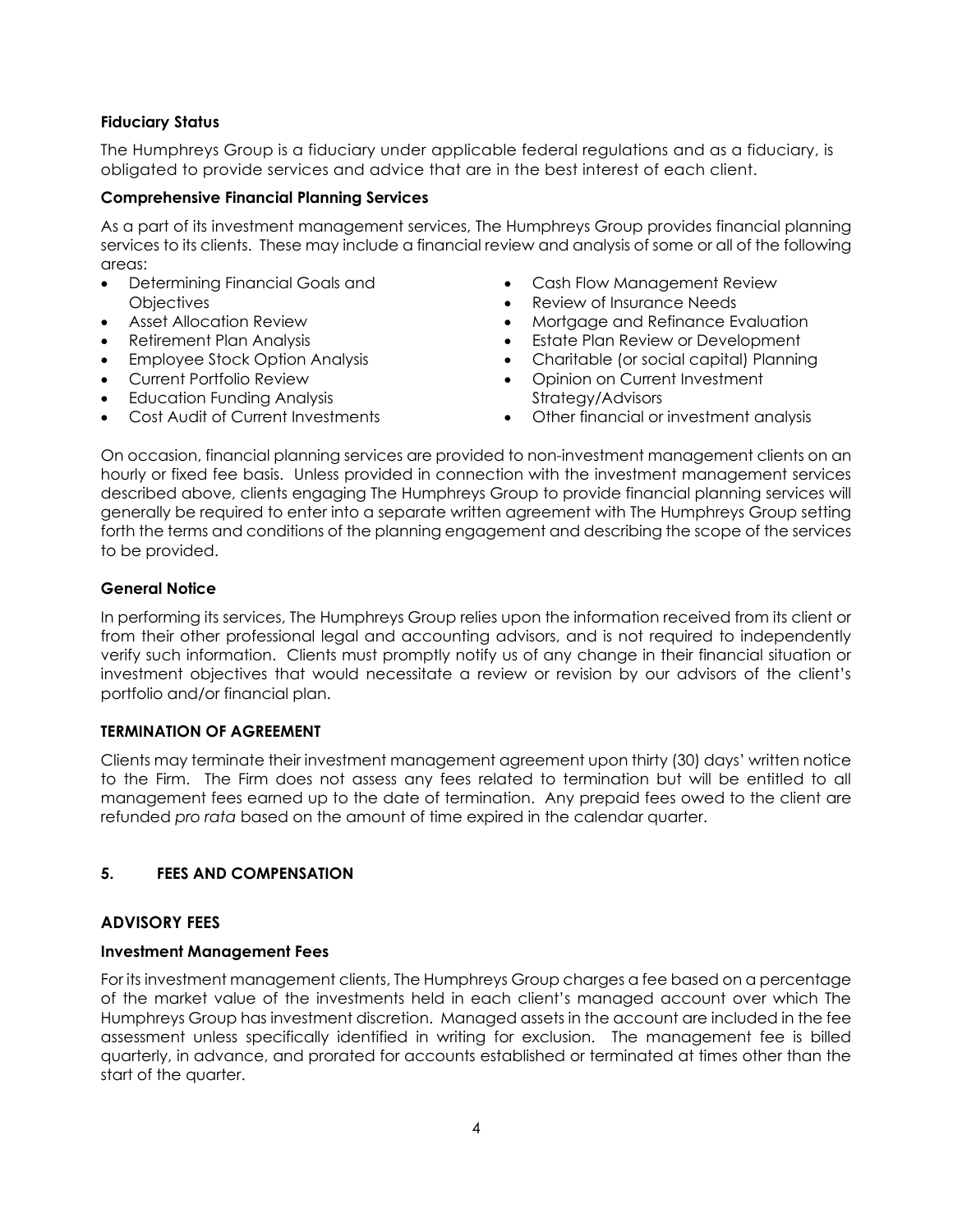The management fee is computed on the last day of the preceding quarter of management by determining the market value of the Account using the following guidelines: (a) for marketable securities: the current market price provided by custodian; (b) for securities for which there exists no active market (such as real estate, gas and oil, or other illiquid securities), by using such information as The Humphreys Group shall in good faith deem relevant to determine the value thereof, or in the absence of such information, at cost; and (c) for cash or equivalents, at dollar value. Fees charged are not calculated on the basis of a share of capital gains upon or capital appreciation of the funds or any portion of the funds of an advisory client (SEC Rule 205(a)(1)).

The Humphreys Group generally requires a minimum annual management fee of \$10,000. Under certain circumstances, and in its sole discretion, the Firm may negotiate an alternative minimum account size and/or minimum annual management fee based upon the nature of the account.

Our annual management fee is calculated according to the following standard fee schedule:

| <b>Value of Account Assets</b>                                     | <b>Annual Fee Rate</b> |
|--------------------------------------------------------------------|------------------------|
| On the market value of Account up to \$1,000,000                   | $1.00\%$ plus          |
| On the market value of Account above \$1,000,000 up to \$2,000,000 | $0.75\%$ plus          |
| On the market value of Account above \$2,000,000                   | $0.50\%$               |
| Minimum Annual Fee                                                 | \$10,000               |

Client accounts are invoiced at the beginning of each calendar quarter. Clients customarily authorize The Humphreys Group to deduct its quarterly investment advisory fee directly from their custodial account. This authorization is granted under the terms of the client's signed investment management agreement and the client's instructions to the custodian. It is the client's responsibility to verify the accuracy of the fee calculation, as the custodian will not determine whether the fee is properly calculated. At the discretion of The Humphreys Group, clients may be permitted to pay their fee directly to the Firm. Under this arrangement, payment is due upon client's receipt of a billing invoice from The Humphreys Group.

Because client investment assets may include money market funds, mutual funds, exchange traded funds, private funds or other such securities, the total investment management expense incurred by clients consists of fees paid to The Humphreys Group, plus management fees charged directly to the fund portfolios by the fund management companies, plus any transaction fees charge by the custodian of client's account. (See "Fund Disclosures" below.)

# **Financial Planning Fees**

For financial planning and other financial consulting services rendered apart from its investment management services, The Humphreys Group charges a fee of \$350 per hour, depending upon the financial planner providing the services. The Humphreys Group provides financial planning services on the basis of a fixed fee ranging from \$5,000 to \$20,000, depending upon the complexity of a client's requirements or objectives and the extent to which outside professionals are consulted for estate planning, accounting and other professional services. A retainer of 25% of the estimated fee is payable at the commencement of the financial planning engagement. Ongoing fees are payable as invoiced.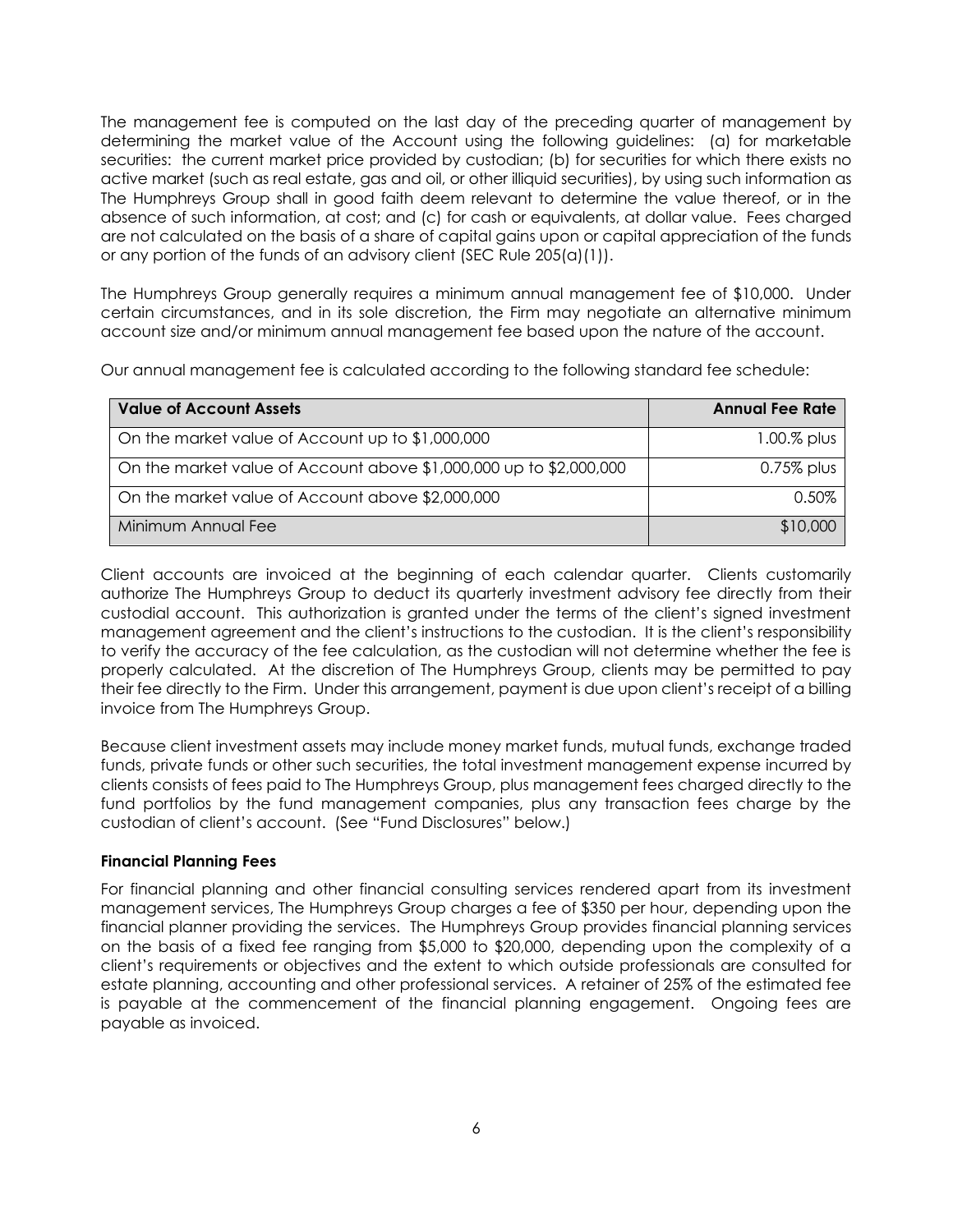#### **GENERAL FEE DISCLOSURES**

The client's fee is determined in accordance with the above fee structure, with exceptions negotiated on a case-by-case basis at The Humphreys Group's discretion. Any deviations from the fee structure are based upon a number of factors including the amount of work involved, the amount of assets placed under management and the attention needed to manage the account.

The Humphreys Group receives no commissions on investment products purchased or sold for client accounts. We believe our investment management fees are competitive with the fees charged by other investment advisors in the San Francisco Bay area for comparable services. However, comparable services are possibly available from other sources for lower fees than those charged by The Humphreys Group.

We do not provide clients advice as to the tax deductibility of our advisory fees. Clients are directed to consult a tax professional to determine the potential tax deductibility of the payment of advisory fees.

# **CUSTODIAN AND BROKERAGE FEES**

Clients incur certain charges imposed by their custodians and other third parties such as custodial fees, deferred sales charges, odd-lot differentials, transfer taxes, wire transfer and electronic fund fees, and other fees and taxes on brokerage accounts and securities transactions. Additionally, clients will incur charges by the executing broker-dealer in the form of brokerage commissions and transaction fees on the investment transactions entered into for their account(s). All of these charges, fees and commissions are in addition to The Humphreys Group's investment management fee.

#### **FUND DISCLOSURES**

Mutual funds, closed-end funds, exchange traded funds and alternative investment funds are investment vehicles and the investment strategies, objectives and types of securities held by such funds vary widely. In addition to the advisory fee charged by The Humphreys Group, clients indirectly pay for the expenses and advisory fees charged by the funds in which their assets are invested.

All such funds incur operating expenses in connection with the management of the fund. Investment funds pass some or all of these expenses through to their shareholders (the individual investors in the funds) in the form of management fees. The management fees charged vary from fund to fund. In addition, funds charge shareholders (individual investors in the funds) other types of fees such as early redemption or transaction fees. These charges also vary widely among funds. As a result, clients will still pay management fees and other, "indirect" fees and expenses as charged by each mutual fund (or other fund) in which they are invested.

Clients are provided a copy of a fund prospectus for each fund in which they invest by their custodian or by the fund sponsor rather than by The Humphreys Group. As required by law, a prospectus represents the fund's complete disclosure of its management and fee structure. In addition, a fund's prospectus can be obtained directly from the fund.

#### **BOND DISCLOSURE**

Clients whose assets are invested in bonds purchased directly from an underwriter or on the secondary market may pay a sales credit or sales concession on the trade (in lieu of a sales commission). The client's custodian may also impose a fee on the transaction.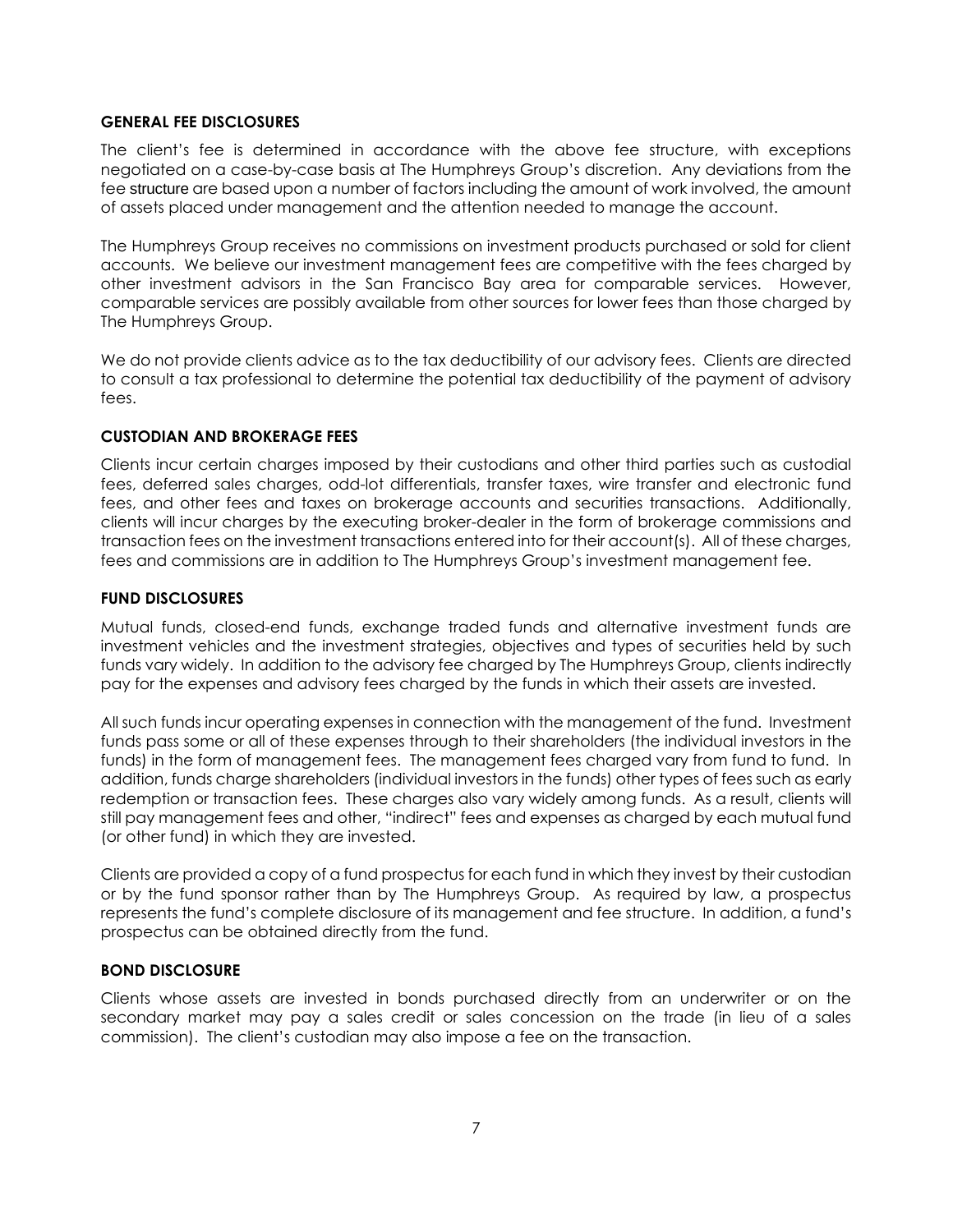# <span id="page-6-0"></span>**6. PERFORMANCE-BASED FEES**

The Humphreys Group does not charge performance related fees. No part of the investment management fee is calculated as a percentage of the capital gains or the capital appreciation of assets.

# <span id="page-6-1"></span>**7. TYPES OF CLIENTS**

Our clients include individuals, high net worth individuals, families, trusts and estates and pension and profit sharing plans. We have established a \$1 million minimum value of assets for opening an individual client account. As a result, The Humphreys Group's services are not appropriate for everyone. Particularly for smaller accounts, other investment advisors provide somewhat similar services for lower compensation, although still others charge more for similar services.

# <span id="page-6-2"></span>**8. METHODS OF ANALYSIS, INVESTMENT STRATEGIES, RISK OF LOSS**

# **METHODS OF ANALYSIS**

The Humphreys Group relies upon fundamental analysis in evaluating investment opportunities. In the context of mutual funds, this analysis includes analyzing short- and long-term performance, risk characteristics, other portfolio characteristics, regional and sector allocation, portfolio holdings, management teams, etc. In conducting our investment analyses, we consult third party research materials providing quantitative and qualitative data, information provided by mutual funds, financial newspapers and periodicals.

#### **INVESTMENT STRATEGY**

The Humphreys Group's underlying investment strategy is based upon the belief that diversification is necessary for achieving long-term portfolio stability. We seek diversification on a number of levels, including across asset classes (i.e., cash, bonds, and stocks), and within a particular asset class (i.e., different styles and market capitalizations of stocks). This approach helps to stabilize a portfolio's exposure to short-term market volatility.

Our trust in diversification is a reflection of our belief that market timing cannot be done successfully over the long term. Although we keep abreast of economic trends and business developments, we do not make predictions with regard to interest rates or the stock market. Of course, prevailing market conditions will affect each portfolio's performance. To minimize the impact of downturns and to benefit from positive changes, we continually monitor the performance of individual funds and track other factors affecting the client's portfolio.

We believe that mutual funds are the most appropriate investment vehicle for most individual investors. Funds now exist to satisfy every investment niche and we believe that the advantages inherent in funds (diversification and access to professional management topping the list) outweigh any disadvantages (for example, tax inefficiency and management fees).

#### **INVESTMENT RISKS**

All securities investments carry risk, including the risk that an investor could lose a part or all of his or her initial investment. While there are many types of risk that any investor is exposed to, here are some of the general risks associated with parts of our investment strategy: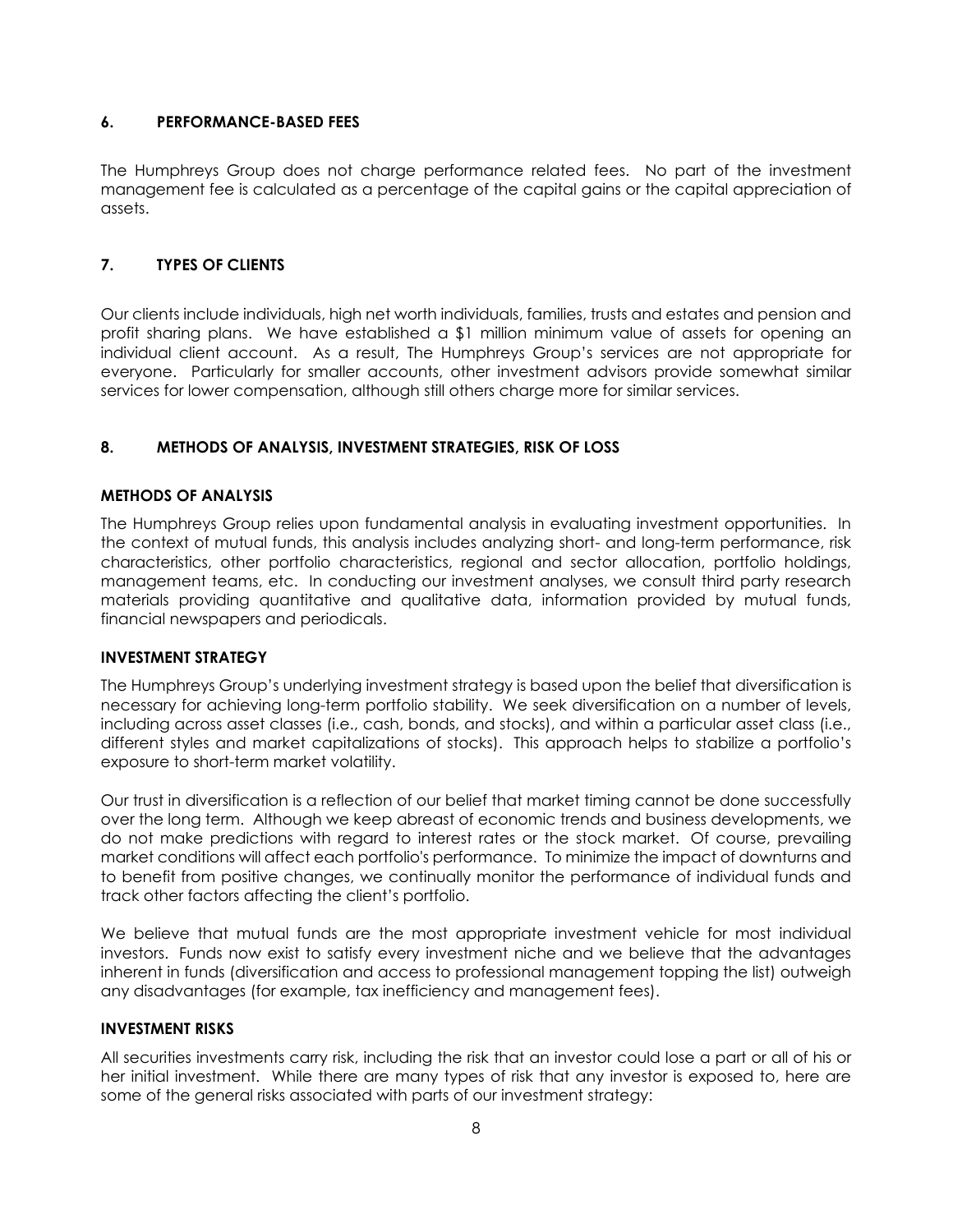**Market Risk and Price Fluctuation -** Security prices do fluctuate (except for cash or cash equivalents) and clients must accept that risk associated with the fluctuations or change to a more appropriate investment portfolio in alignment with their risk tolerance.

**Inflation -** Inflation is the loss of purchasing power through a general rise in prices. If an investment portfolio is designed for current income with a real rate of return of 4% and inflation were to rise to 5% or higher, the account would result in a loss of purchasing power and create a negative real rate of return.

**Bond Pricing –** The price of bonds depends in part on the current rate of interest. Rising interest rates decrease the current price of bonds because current purchasers require a competitive yield. As such, decreasing interest rates increase the current value of bonds with associated decrease in bond yield. We may decide to exchange to a lower or higher duration bond or to another asset class due to interest rate risk that could affect investment performance.

**Mutual Funds with Foreign Asset Holdings** – Any investments in mutual funds that make foreign investments are subject to the uncertainty with changes in the foreign currency value, geopolitical risk and other risks associated with this asset class. The client will bear more risk and possibly earn a substantially higher return or a substantially lower return.

**Asset Class-Specific Risk**: While our strategy focuses on portfolio wide diversification, we may invest in mutual funds that invest in a specific asset class, such as commodities, global real estate, etc. These asset class specific investments typically bear more risk and possibly earn a substantially higher return or a substantially lower return.

**Reinvestment of Dividends** - An investor can choose to reinvest interest, dividends and capital gains to accumulate wealth. This is an appropriate strategy for a portfolio designed for capital growth. However, the reinvested earnings could result in a lower or a higher rate than was initially earned.

**Short-term purchases** – While we generally purchase securities with the intent to hold them for more than a year, we occasionally buy or sell securities in a client's account and hold them for less than a year. Some of the risks associated with short-term trading that could affect investment performance are increased commissions and transaction costs to the account and increased tax obligations on the gains in a security's value.

# <span id="page-7-0"></span>**9. DISCIPLINARY INFORMATION**

The Humphreys Group has no disciplinary history and consequently, is not subject to any disciplinary disclosures.

# <span id="page-7-1"></span>**10. OTHER FINANCIAL INDUSTRY ACTIVITIES AND AFFILIATIONS**

The Humphreys Group is an independent investment advisor, unaffiliated with any other financial institution or securities dealer or issuer. We recommend that our clients custody their assets with Charles Schwab & Co., Inc., ("Schwab") an SEC registered broker-dealer and member of the Financial Industry Regulatory Authority ("FINRA") and the Securities Investors Protection Corporation ("SIPC"). Although we recommend that our clients custody their investment accounts at Schwab,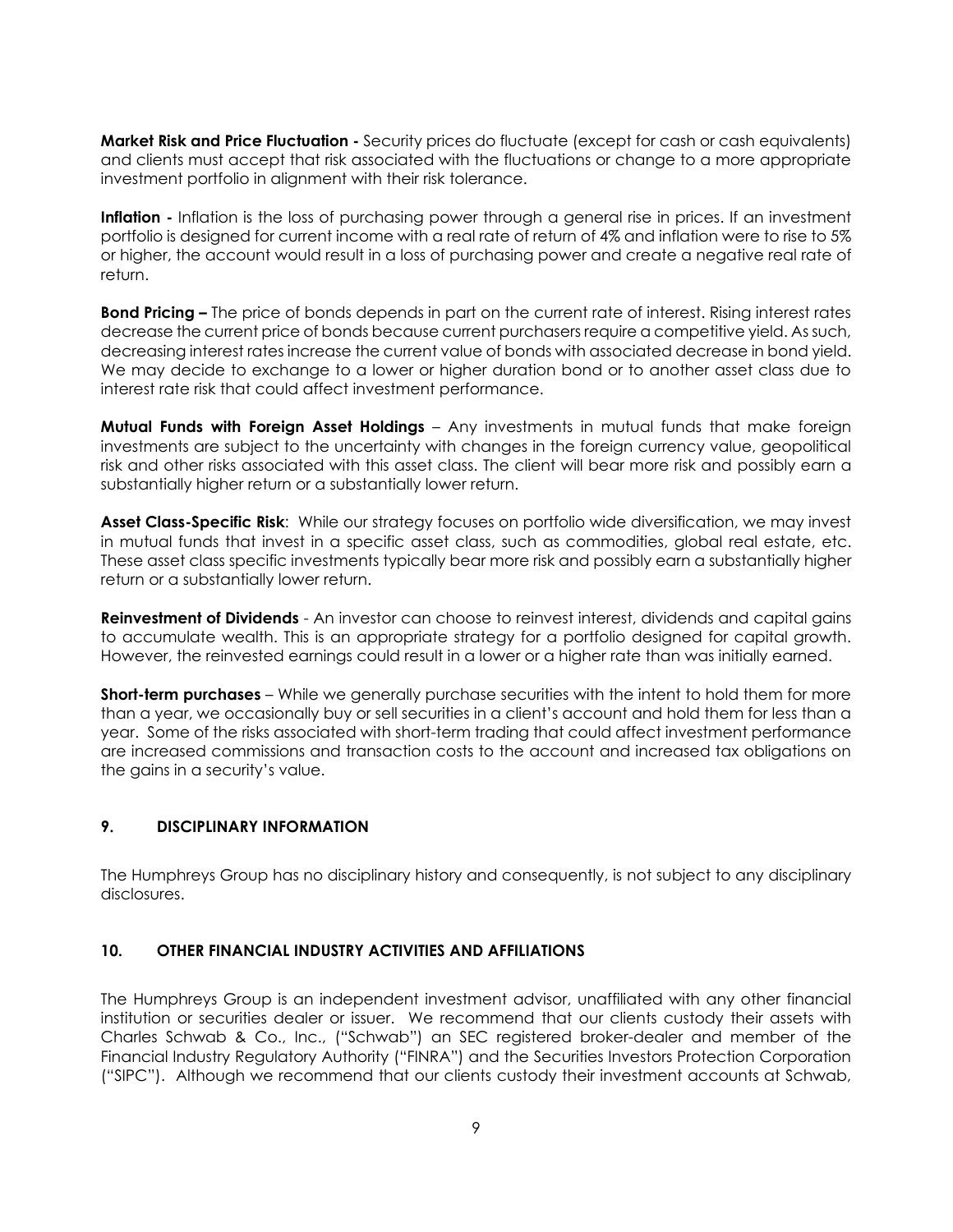we have no affiliation with Schwab, do not supervise its brokerage activities and are not subject to its supervision.

Where appropriate, The Humphreys Group refers clients to other professionals such as attorneys, accountants or other professionals for legal, tax or other matters. The Firm, its principal and its employees are not affiliated with any third party service providers and we do not accept any compensation for making referrals to our clients. The decision to retain the services of such third party professionals is left to the client based upon the client's own due diligence and evaluation of the third party service provider and consequently, the Firm does not guarantee or warrant any services provided under such third party engagements.

# <span id="page-8-0"></span>**11. CODE OF ETHICS, PARTICIPATION OR INTEREST IN CLIENT TRANSACTIONS AND PERSONAL TRADING**

The Humphreys Group, its employees and their immediate families (sometimes collectively "employees") are permitted to buy and sell securities for their personal investment accounts. The Firm has adopted employee personal trading policies and procedures and a code of ethics to govern proprietary (on behalf of the Firm itself) and employee trading practices. The Humphreys Group manages the Firm's corporate account, the retirement accounts and the personal accounts for the Firm's principals and employees. The Humphreys Group's principals and employees are required to report all personal securities transactions on a regular basis. All personnel are required to abide by the Firm's personal trading practices and code of ethics. The Humphreys Group's employee personal trading policies and code of ethics are made available to clients and prospective clients upon request.

Employees trade in the same securities traded for clients. However, it is Firm policy not to give preference to orders for personnel associated with the Firm regarding such trading. Employees personally invest in the same securities that are purchased for client trading accounts and may own securities that are subsequently purchased for client accounts. From time to time, trading by employees in particular securities is restricted in recognition of impending investment decisions on behalf of clients. If a security is bought or sold for clients and employees on the same day, the employee's trades must be executed at the end of the trade day after all client trades in the subject security for that day are completed. It is possible that employees' personal transactions are executed at more favorable prices than were obtained for clients.

Employees buy or sell different investments, based on personal investment considerations, which the Firm may not deem appropriate to buy or sell for clients. It is also possible that employees take investment positions for their own accounts that are contrary to those taken on behalf of clients. Employees also buy or sell a specific security for their personal account based on personal investment considerations aside from company or industry fundamentals, which are not deemed appropriate to buy or sell for clients. If these securities subsequently appreciate, these personal transactions could be viewed as creating a conflict of interest.

Conversely, employees could liquidate a security position that is held both for their own account and for the accounts of Firm clients, sometimes in advance of clients. This occurs when personal considerations (i.e., liquidity needs, tax-planning, industry/sector weightings) deem a sale necessary for individual financial planning reasons. If the security subsequently falls in price, these personal transactions could be viewed as a conflict of interest.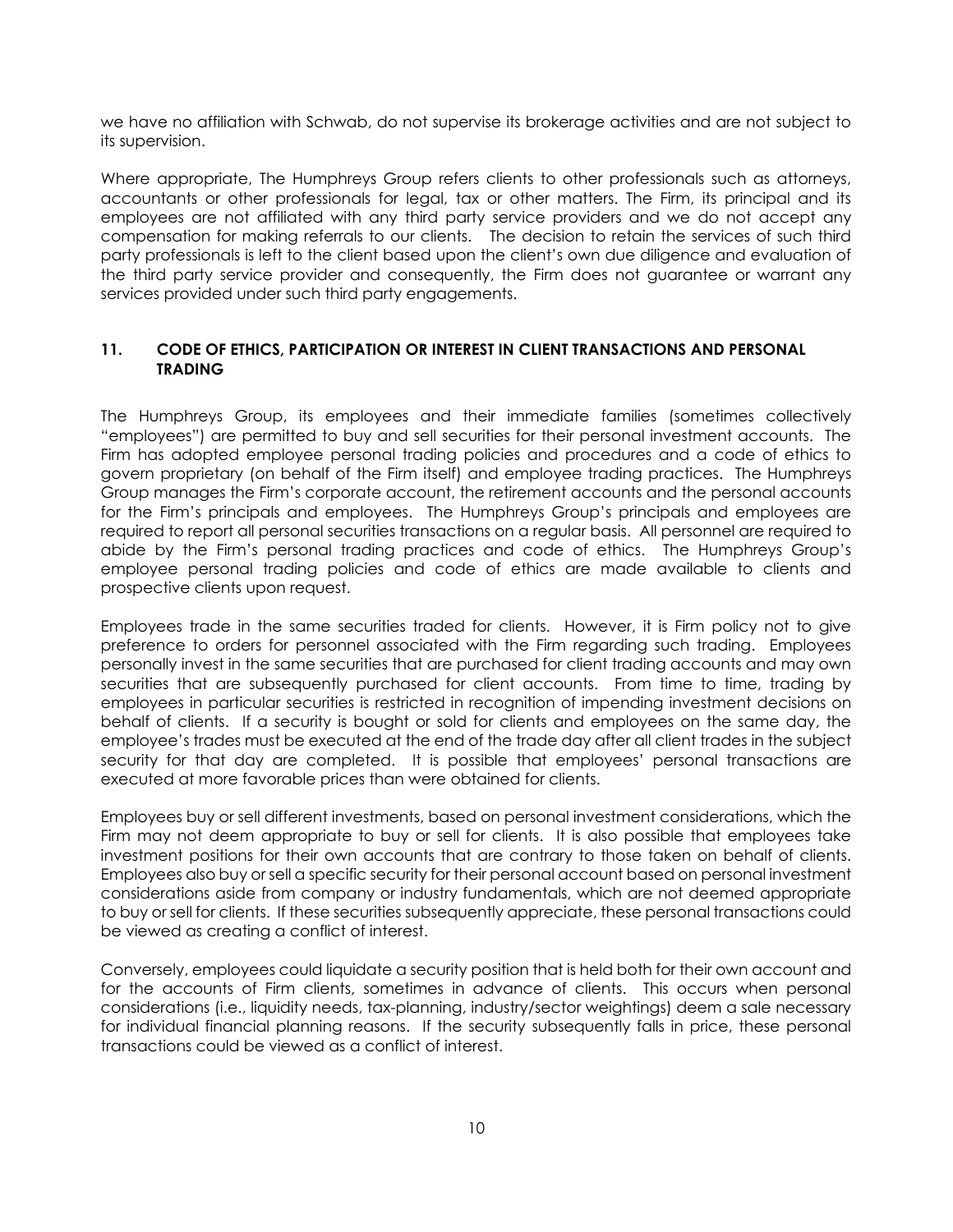# <span id="page-9-0"></span>**12. BROKERAGE PRACTICES**

# **RECOMMENDATION OF SCHWAB AS CUSTODIAN AND EXECUTING BROKER**

The Humphreys Group recommends that clients establish brokerage accounts with Schwab. Schwab is independently owned and operated and not affiliated with The Humphreys Group and does not supervise or otherwise monitor The Humphreys Group's investment management services to its clients. Schwab provides The Humphreys Group with access to its institutional trading and custody services, which typically are not available to Schwab retail investors. These services generally are available to independent investment advisors on an unsolicited basis, at no charge to them so long as a total of at least \$10 million of the advisor's clients' assets is maintained in accounts at Schwab, but are not otherwise contingent upon The Humphreys Group committing to Schwab any specific amount of business (in the form of either assets in custody or trading). Schwab's services include brokerage, custody, research and access to mutual funds and other investments that are otherwise generally available only to institution investors or would require a significantly higher minimum initial investment.

Schwab also makes available to The Humphreys Group other products and services that benefit The Humphreys Group but do not benefit its clients. Some of these other products and services assist The Humphreys Group in managing and administering clients' accounts. These include software and other technology that provide access to client account data (such as trade confirmations and account statements); facilitate trade execution (and allocation of aggregated trade orders for multiple client accounts); provide research, pricing information and other market data; facilitate payment of The Humphreys Group's fees from its clients' accounts; and assist with back-office functions, recordkeeping and client reporting. Many of these services generally are used to service all or a substantial number of The Humphreys Group's accounts, including accounts not maintained at Schwab. Schwab also makes available to The Humphreys Group other services intended to help The Humphreys Group manage and further develop its business. These services include consulting, publications and conferences on practice management, information technology, business succession, regulatory compliance and marketing. In addition, Schwab sometimes makes available, arranges and/or pays for these types of services to The Humphreys Group by independent third parties. Schwab may discount or waive fees it otherwise would charge for some of these services or pay all or a part of the fees of a third-party providing these services to The Humphreys Group.

The Humphreys Group's recommendation that clients maintain their assets in accounts at Schwab is based in part on the benefit to The Humphreys Group of the availability of some of the foregoing products and services and not solely on the nature, cost or quality of custody and brokerage services provided by Schwab, which creates a potential conflict of interest.

# **BEST EXECUTION**

The Humphreys Group is not obligated to obtain the best net price or lowest brokerage commission on any particular transaction. Rather federal law requires investment managers to use their reasonable best efforts to obtain the most favorable execution for each transaction executed on behalf of client accounts.

In selecting broker-dealers, The Humphreys Group's primary objective is to obtain the best execution. Expected price, giving effect to brokerage commissions, if any, and other transaction costs, are principal factors, but the selection also takes account of other factors, including the execution, clearance and settlement capabilities of the broker-dealer, the broker-dealer's willingness to commit capital, the broker-dealer's reliability and financial stability, the size of the particular transaction and its complexity in terms of execution and settlement, the market for the security, the value of any research and other brokerage services provided by the broker-dealer, and the cost incurred by placing prime brokerage trades in client accounts.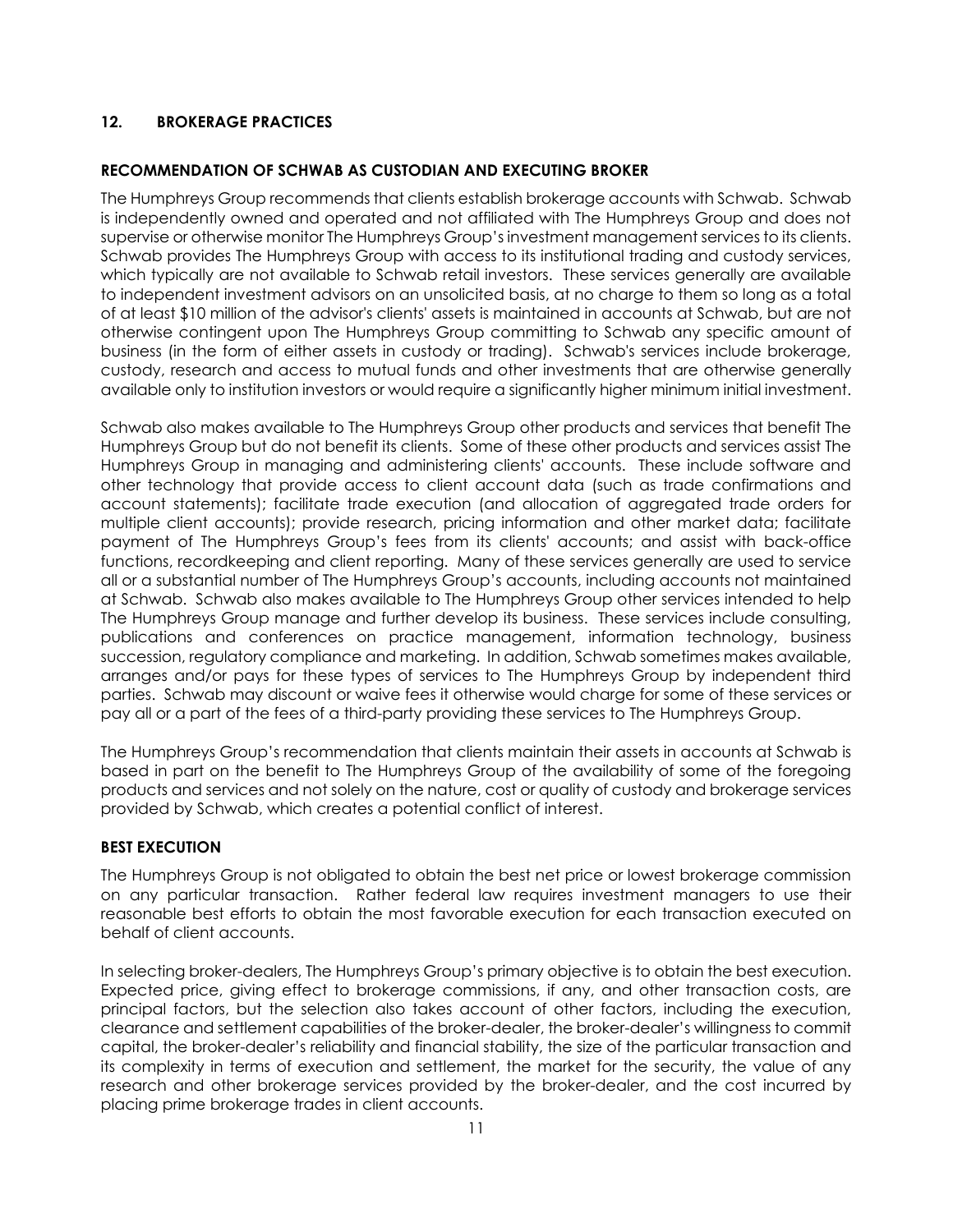Based upon an evaluation of some or all of these factors, The Humphreys Group is authorized to execute client trades through broker-dealers that charge fees that are higher than the lowest available fees. The Humphreys Group is authorized to select broker-dealers whose fees are greater than those charged for similar investments if The Humphreys Group determines that brokerage services and research materials provided by that broker-dealer warrant the payment of higher fees.

The Humphreys Group reviews transaction results periodically to determine the quality of execution provided by the various broker-dealers through whom The Humphreys Group executes transactions on behalf of clients.

#### **SOFT DOLLAR ARRANGEMENTS AND POTENTIAL CONFLICTS**

The Humphreys Group does not utilize research, research-related products and other brokerage services on a soft dollar commission basis and has not entered into any formal soft dollar arrangements whereby such services and research are provided to the Firm in exchange for brokerage commissions.

The Humphreys Group has received software and other informational materials from distributors of mutual funds. These materials were unsolicited and were accepted with the intent to benefit all clients and the value of these materials is not considered in the process of selecting funds to purchase for client accounts.

The Humphreys Group personnel are occasionally offered the opportunity to attend conferences sponsored by discount brokers, and to visit the offices of various mutual funds in order to perform due diligence inspections. On occasion, the sponsoring organization pays the travel and hotel expenses related to these trips. The research done benefits all clients, and the payment of expenses is not significant in the process of selecting funds to purchase for client accounts or executing client transactions with brokerage firms.

# **AGGREGATION OF TRADES AND POTENTIAL CONFLICTS**

The Humphreys Group does not aggregate securities transactions for multiple client accounts. All client securities transactions are made on a client by client basis.

# **ALLOCATION OF OPPORTUNITIES AND POTENTIAL CONFLICTS**

Because the Firm manages more than one client account, there is a conflict of interest related to the allocation of investment opportunities among all accounts managed by the Firm. The Humphreys Group attempts to resolve all such conflicts in a manner that is generally fair to all of clients over time. The Firm is allowed to give advice and take action with respect to any of its clients that differs from advice given or the timing or nature of action taken with respect to any other client based upon individual client circumstances. It is Firm policy, to the greatest extent practicable, to allocate investment opportunities over a period of time on a fair and equitable basis relative to all clients. The Firm is not obligated to acquire for any client account any security that the Firm or its owners, officers, employees or affiliated persons acquire for their own accounts or for the account of any other client, if in the discretion of the portfolio managers, based upon the client's financial condition and investment objectives and guidelines, it is not practical or desirable to acquire a position in such security for that account.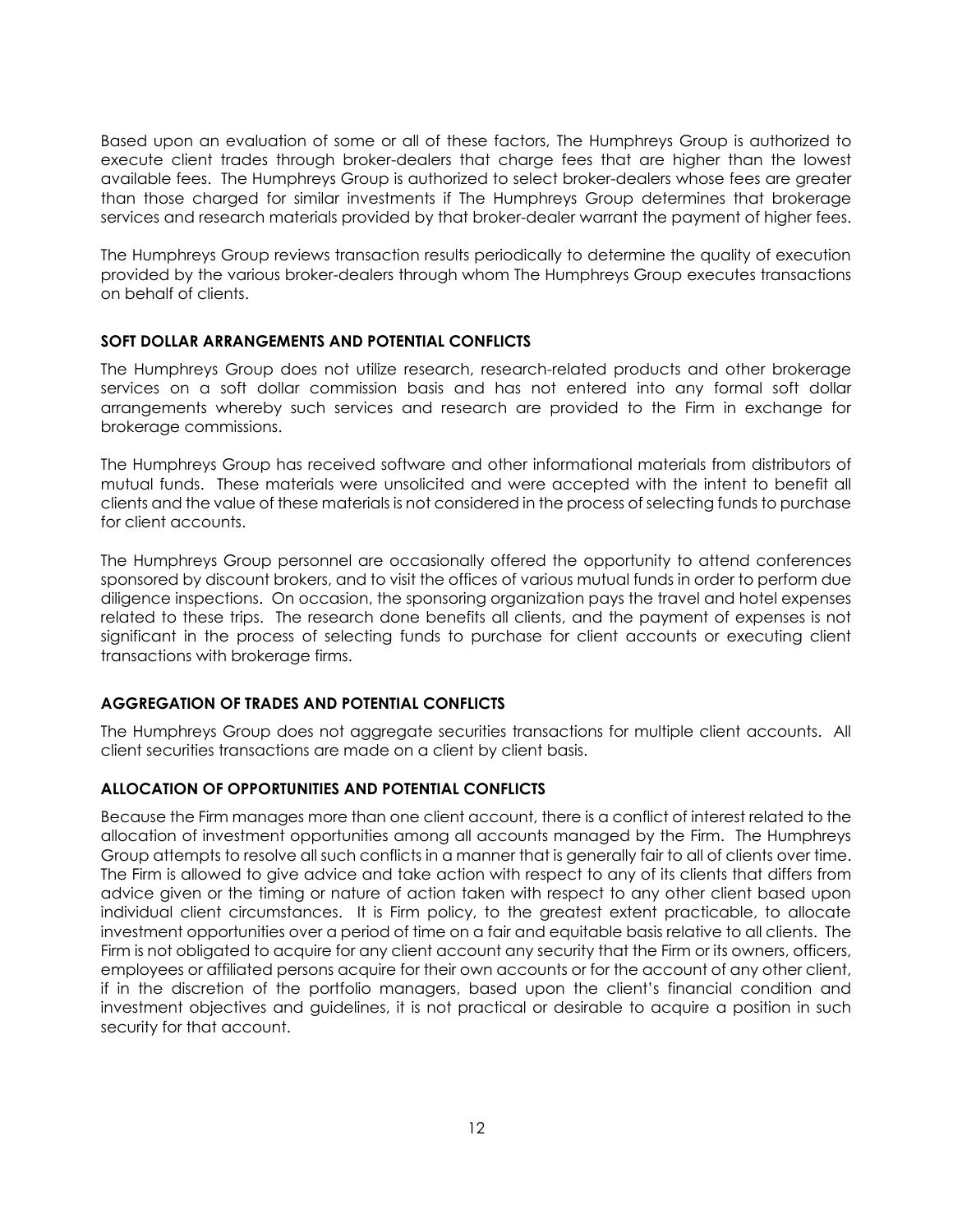## <span id="page-11-0"></span>**13. REVIEW OF ACCOUNTS**

All accounts under management are reviewed on a quarterly basis by Diane S. Bourdo, CFP®, Principal and Portfolio Manager. Reviews determine consistency with the Firm's investment strategy and with client investment objectives. The Firm monitors asset class allocations, cash allocations and other account factors on a periodic basis. Portfolio adjustments may be required due to client investment guideline changes, client deposits and withdrawals and client liquidity needs. Additionally, client accounts are reviewed in response to changes in the financial markets and/or changes in the Firm's investment strategy. A comprehensive assessment of financial planning and investment allocation is offered at least annually and more often as requested by the client.

On a quarterly basis, clients receive reports with detailed information about the positions in each of their managed accounts. This information includes the quantity owned, cost basis and date of purchase as well as the current price. Performance reports on assets under management are offered at each meeting, or more often as requested by the client. Reports related to financial planning, such as long term financial projections and cash flow, are normally provided during annual review meetings.

Brokerage account statements list all positions and detail investment transactions, and are sent directly from the custodian of the client's account on a monthly basis. Forms 1099 for tax reporting are also sent annually by the custodian, where appropriate.

# <span id="page-11-1"></span>**14. CLIENT REFERRALS AND OTHER COMPENSATION**

The Humphreys Group does not pay referral fees to any third party firms or individuals for recommending the Firm to prospective clients, nor is the Firm or its employees paid referral fees by any third party for referring clients to their businesses. The Firm does not direct brokerage transactions to any broker-dealer in exchange for receiving client referrals.

We receive an economic benefit from Schwab in the form of the support products and services it makes available to us and other independent investment advisors that have their clients maintain accounts at Schwab. These products and services, how they benefit us, and the related conflicts of interest are described above *(see Item 12 – Brokerage Practices)*. The availability to us of Schwab's products and services is not based on us giving particular investment advice, such as buying particular securities for our clients.

<span id="page-11-2"></span>The Humphreys Group employees are not paid "sales awards" or other prizes for referring clients to the Firm.

# **15. CUSTODY OF CLIENT ASSETS**

The Humphreys Group does not maintain physical custody of client funds or securities. Clients are required to set up their investment accounts with a "qualified custodian," namely a broker dealer, bank or trust company. Each client has a direct relationship with their custodian and is responsible for making deposits to and withdrawals from their account as necessary.

Although The Humphreys Group does not maintain physical custody of client investment accounts, it is deemed to have custody of client assets on the basis of the Firm's authority to: 1. direct clientapproved transfers of assets between a client's own accounts and if authorized, to client-designated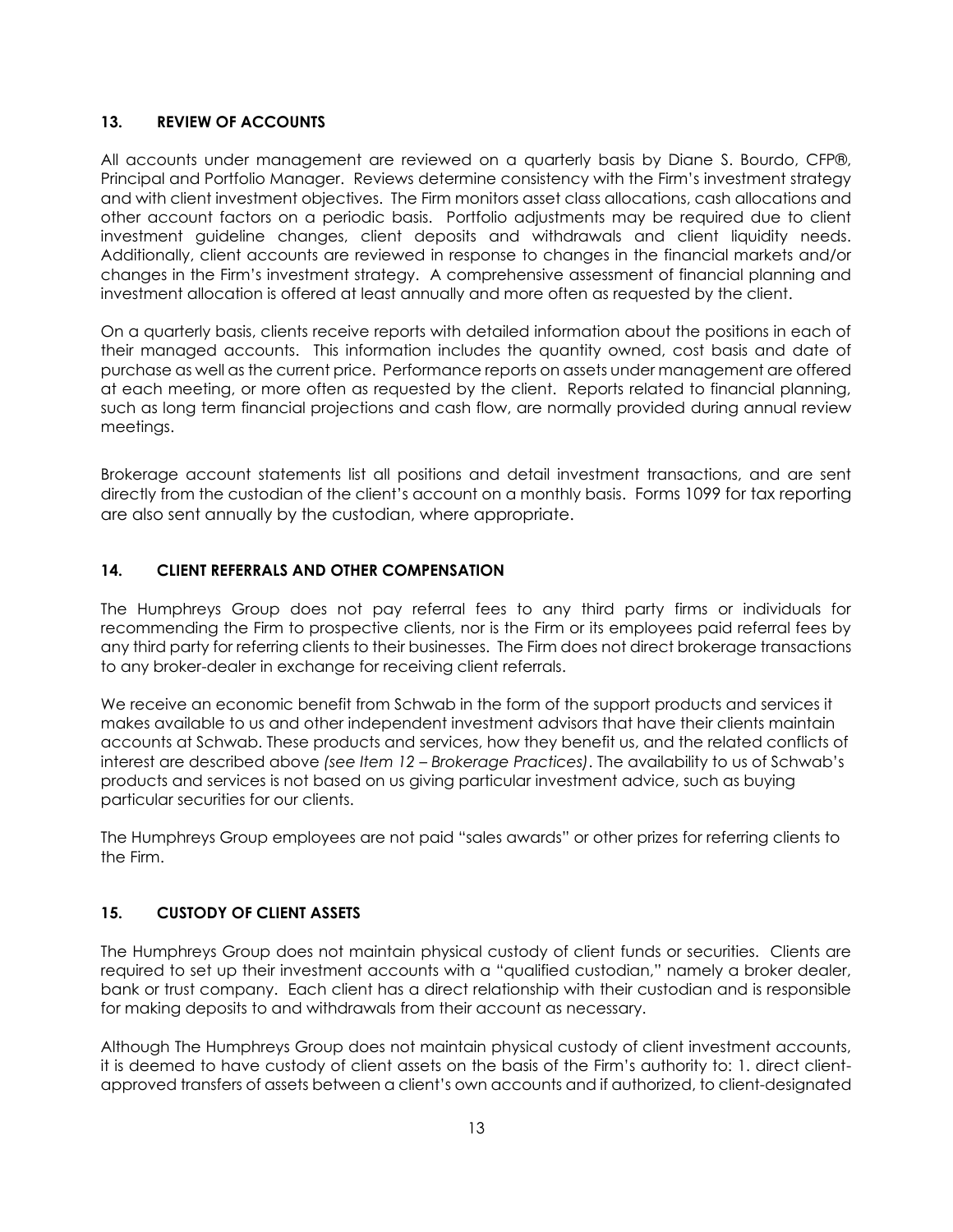third party accounts; and 2. to receive payment of its management fees directly from a client's account.

Clients are advised to regularly compare and verify the client assets listed in the reports provided by The Humphreys Group to those listed on the account statement received from the custodian of the client's account.

# **Disclosures Related to Custodians**

Schwab acts as custodian and executing broker-dealer for The Humphreys Group clients. Schwab is independently owned and operated and not affiliated with The Humphreys Group and does not supervise or otherwise monitor our investment management services to our clients.

For The Humphreys Group client accounts maintained in its custody, Schwab generally does not charge separately for custody but is compensated by account holders through commissions or other transaction-related fees for securities trades that are executed through Schwab or that settle into client accounts that are held with Schwab.

Schwab sends account statements directly to the client (or to an independent third party representative designated by the client), no less than monthly, showing all funds and securities held, their current value and all transactions executed in the client's account, including the payment to The Humphreys Group of its investment management fees.

# <span id="page-12-0"></span>**16. INVESTMENT DISCRETION**

Clients appoint The Humphreys Group as their investment advisor and grant full trading and investment authority over their assets at the time they establish their investment accounts. Subject to the Firm's investment strategy and the client's investment objectives, our portfolio managers are given full discretion to determine:

- Types of investments;
- Which securities to buy:
- Which securities to sell:
- The timing of any buys or sells;
- The amount of securities to buy or sell; and
- The broker-dealer to be used in the transaction.

This discretion may be limited by client investment guidelines and by any investment restrictions set by the client. Where possible, the Firm will attempt to negotiate the commission rates at which transactions for client accounts are effected, with the objective of attaining the most favorable price and market execution for each transaction.

Except in the case of directed brokerage instructions, client securities transactions generally are executed through the custodian of their account to avoid "trade away" fees for trades that are executed at other broker-dealers. In some cases, a particular security may be not be available through the client's custodian or available only under execution parameters or at an overall cost that makes the use of an alternative executing broker more advantageous for that transaction. In such cases, the portfolio managers have the discretion to select the broker to execute the trade.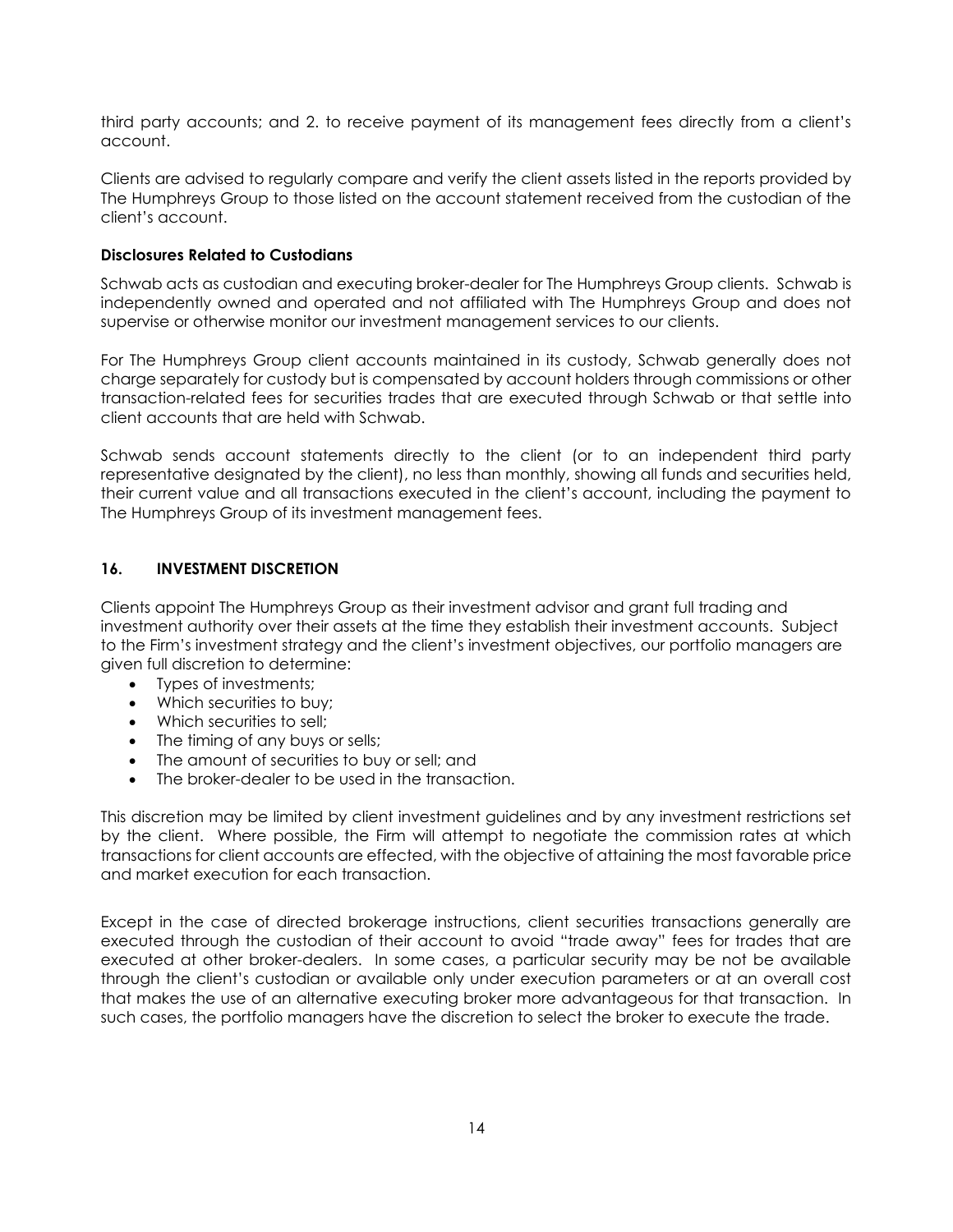# <span id="page-13-0"></span>**17. VOTING CLIENT SECURITIES**

The Humphreys Group does not accept proxy voting authority over the securities held in client accounts. The Humphreys Group clients maintain exclusive responsibilities for: (1) directing the manner in which proxies solicited by issuers of securities beneficially owned by the client shall be voted, and (2) making all elections relative to any mergers, acquisitions, tender offers, bankruptcy proceeds, re-organizations or other types of events pertaining to the client's investment assets. The Humphreys Group clients are directed to instruct each custodian of their accounts to forward copies of all proxies and shareholders communications relating to the client's investment assets to the client for review and voting.

# <span id="page-13-1"></span>**18. FINANCIAL INFORMATION**

The Humphreys Group does not require or solicit prepayment of management fees from clients six months or more in advance. There are no adverse conditions related to the Firm's finances that are likely to impair its ability to meet its contractual commitments to its clients. The Firm has not been the subject of a bankruptcy filing in the last ten years.

# <span id="page-13-2"></span>**INDEX OF ERISA DISCLOSURES**

The Humphreys Group provides investment management services to retirement plans governed by the Employee Retirement Investment Security Act ("ERISA"). ERISA regulations require that specific disclosures be made to the ERISA plan fiduciary that is authorized to enter into, or extend or renew, an agreement with the Firm to provide these services. The following Index identifies the disclosures required and the location where plan representatives may find them. It is intended to assist ERISA Plan representatives with compliance with the service provider disclosure regulations under section 408(b)(2) of ERISA. Any questions concerning this guide, or the information provided regarding our services or compensation should be addressed to our Chief Compliance Officer at the number noted on the cover page of this ADV Part 2A.

| <b>Required Disclosure</b>                                                                                                                             | <b>Location of the Required Disclosure</b>                                                                                                 |
|--------------------------------------------------------------------------------------------------------------------------------------------------------|--------------------------------------------------------------------------------------------------------------------------------------------|
| Description of the services that Advisor<br>will provide to covered ERISA plans                                                                        | Item 4 of this Form ADV Part 2A and Paragraphs<br>1-3 and 7 of the investment management<br>agreement signed with our firm.                |
| Statements that the services that<br>Advisor will provide to covered ERISA<br>plans will be as an ERISA fiduciary and<br>registered investment adviser | Item 4 of this Form ADV Part 2A and Paragraph 13<br>and the ERISA addendum of the investment<br>management agreement signed with our firm. |
| Description of the direct compensation<br>to be paid to Advisor                                                                                        | Items 5 and 6 of this Form ADV Part 2A and<br>Paragraph 5 and Exhibit 1 of the investment<br>management agreement signed with our firm.    |